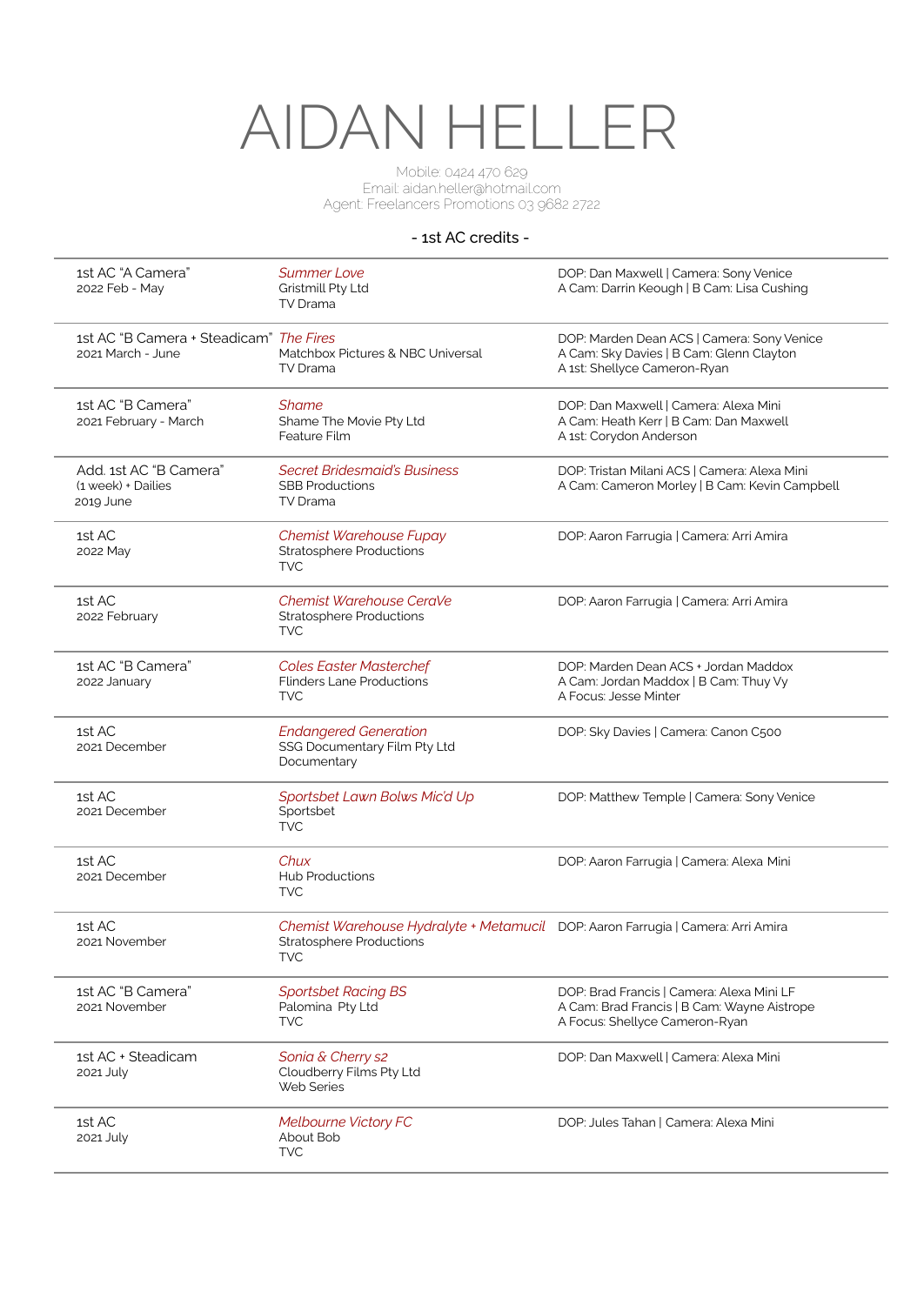| 1st AC<br>2021 January                                         | <b>Blood</b><br>Short Film                                                                                        | DOP: Cameron Morley   Camera: Red Weapon                                                                                                                                                                                         |
|----------------------------------------------------------------|-------------------------------------------------------------------------------------------------------------------|----------------------------------------------------------------------------------------------------------------------------------------------------------------------------------------------------------------------------------|
| 1st AC<br>2020 December                                        | <b>Christian Thompson</b><br>Short Film                                                                           | DOP: Sky Davies   Camera: Red Weapon                                                                                                                                                                                             |
| 1st AC<br>2020 November                                        | Day One<br>Short Film                                                                                             | DOP: Sky Davies   Camera: Red Weapon                                                                                                                                                                                             |
| 1st AC "A Camera"<br>2019 September                            | The Mirror<br>Screen Invaders<br>Short Film                                                                       | DOP: Andrew Conder ACS SOC   Camera: Alexa Mini<br>A Cam: Andrew Conder   B Cam: Matthew Jenkins                                                                                                                                 |
| 1st AC<br>2019 July                                            | Jessica Mauboy 'Little Things'<br>Loser Kid<br>Music Video                                                        | DOP: Aaron Farrugia   Camera: Alexa Mini<br>Steadicam: Matt Dobson                                                                                                                                                               |
| 1st AC<br>2019 July                                            | Vera Blue 'The Way That You Love Me'<br>Loser Kid<br>Music Video                                                  | DOP: Aaron Farrugia   Camera: Alexa Mini<br>Steadicam: Matt Dobson                                                                                                                                                               |
| 1st AC<br>2018 October                                         | <b>Brief Candle</b><br>Hearken<br><b>TVC</b>                                                                      | DOP: Ben Bryan   Camera: Red Helium                                                                                                                                                                                              |
|                                                                | - 2nd AC credits -                                                                                                |                                                                                                                                                                                                                                  |
| "A" Camera<br>2021 January                                     | <b>JACK IRISH S3</b><br>Easy Tiger<br>TV Drama                                                                    | DOP: Marden Dean ACS   Camera: Sony Venice<br>A Cam: Marden Dean ACS   B Cam: Sky Davies<br>A Focus: Kitty May Allwood   B Focus: Karina Davies                                                                                  |
| "A" Camera + Steadicam<br>Oct 2019 - Dec 2020 (COVID)          | <b>CLICKBAIT</b><br>Carnivores Productions Pty Ltd<br>Matchbox Pictures & NBC Universal<br>Netflix US Mini-Series | DOP: Mark Wareham ACS & Marden Dean ACS<br>Camera: Sony Venice<br>A Ops: Dan Maxwell, Marty Smith & Matt Kearney<br>B Ops: Darrin Keough & Cam Morley<br>A Focus: Kitty May Allwood<br>B Focus: Andrew Jerram & Corydon Anderson |
| <b>Additional Dailies</b><br>2019 July                         | <b>HALIFAX: Retribution</b><br><b>Halifax Retribution Production</b><br>TV Drama                                  | DOP: Geoff Hall ACS   Camera: Canon C700<br>A Cam: Geoff Hall ACS   B Cam: Kevin Campbell<br>A Focus: Keir Suggett   B Focus: Geoff Skilbeck                                                                                     |
| "A" Camera<br>2019 April - June                                | <b>SECRET BRIDESMAIDS' BUSINESS</b><br><b>SBB Productions</b><br>TV Drama                                         | DOP: Tristan Milani ACS   Camera: Alexa Mini<br>A Cam: Cameron Morley   B Cam: Kevin Campbell<br>A Focus: Matt Dobson   B Focus: Kitty May Allwood<br>& Corydon Anderson                                                         |
| "B" Camera + Steadicam<br>2019 February - April                | <b>THE DRY</b><br>The Dry Film Production<br>Feature                                                              | DOP: Stefan Duscio ACS   Camera: Panavision DXL2<br>A Cam: Stefan Duscio ACS   B Cam: Justin Besser<br>A Focus: Chris Child   B Focus: Matt Dobson                                                                               |
| "A" Camera + Steadicam<br>2018 June - November                 | <b>THE INBESTIGATORS</b><br>Gristmill<br><b>TV Drama</b>                                                          | DOP: Dan Maxwell   Camera: Alexa Mini<br>A Cam: Dan Maxwell   B Cam: Matt Dobson<br>A Focus: Kitty May Allwood   B Focus: Corydon Anderson                                                                                       |
| "A" Camera<br>2018 April - June                                | <i>RIDE LIKE A GIRL</i><br>100 to 1 Productions<br>Feature                                                        | DOP: Martin McGrath ACS   Camera: Varicam 35 & LT<br>A Cam: Jessica Clarke-Nash   B Cam: Martin McGrath ACS<br>A Focus: Matt Dobson   B Focus: Cameron Gaze                                                                      |
| "A" Camera + Steadicam<br>$2017 - 2018$<br>November - February | <b>BACK IN VERY SMALL BUSINESS</b><br>Gristmill<br>TV Drama                                                       | DOP: Dan Maxwell   Camera: Alexa Mini/Classic<br>A Cam: Dan Maxwell   B Cam: Jessica Clarke-Nash<br>A Focus: Kitty May Allwood   B Focus: Matt Dobson                                                                            |
| "B" Camera + Steadicam<br>2017 July - September                | <b>SISTERS</b><br><b>Endemol Shine</b><br>TV Drama                                                                | DOP: Earle Dresner ACS   Camera: Alexa Mini & Amira<br>A Cam: Earle Dresner ACS   B Cam: Dan Maxwell<br>A Focus: Matt Dobson   B Focus: Kitty May Allwood                                                                        |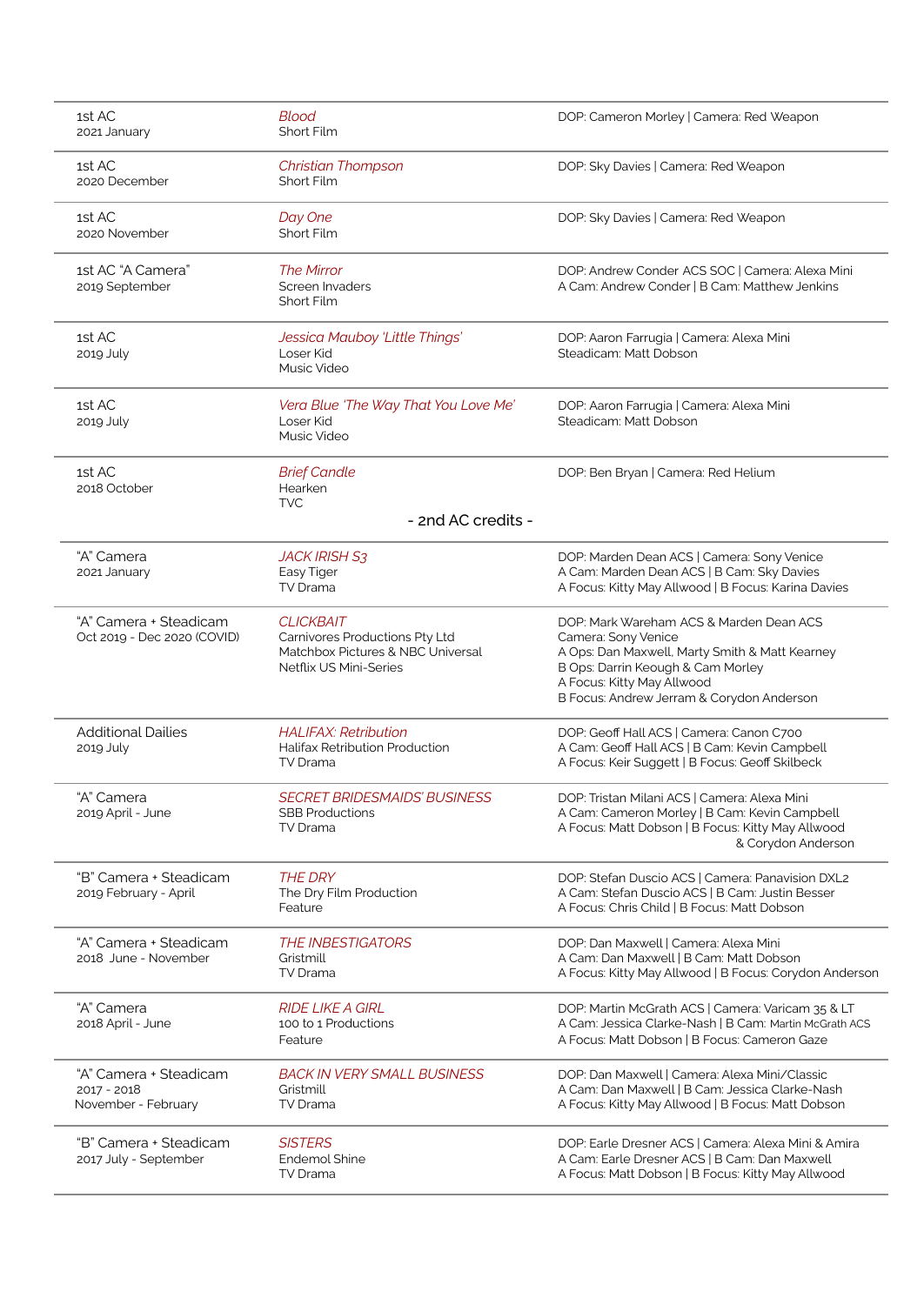| "A" Camera<br>(2 WEEKS Dailies)<br>2017 Mar - April | <b>OFFSPRING 'Series 7'</b><br>Endemol Shine<br>TV Drama               | DOP: Darrell Martin   Camera: Alexa Plus<br>A Cam: Darrell Martin   B Cam: Marty Smith<br>A Focus: Matt Dobson   B Focus: Ben Bryan/Cam Dunn              |
|-----------------------------------------------------|------------------------------------------------------------------------|-----------------------------------------------------------------------------------------------------------------------------------------------------------|
| "B" Camera + Steadicam<br>2017 Feb - Mar            | <b>TRUE STORY</b><br>ST Productions/Radio Karate<br>Comedy/Drama       | DOP: Matthew Temple   Camera: Alexa & Alexa Mini<br>A Cam: Matthew Temple   B Cam: James Todd<br>A Focus: Murray Johnston   B Focus: Kitty May Allwood    |
| "B" Camera<br>2016 Oct - Dec                        | <b>WARRIORS</b> 'Series 1'<br>Arena Media<br>TV Drama                  | DOP: John Brawley   Camera: Blackmagic Ursa Mini<br>A Cam: John Brawley   B Cam: Jessica Clarke-Nash<br>A Focus: Matt Dobson   B Focus: Kitty May Allwood |
| Video Split<br>2016 August                          | <b>SISTERS</b><br>Endemol Shine<br>Telemovie                           | DOP: Earle Dresner ACS   Camera: Alexa Mini<br>A Cam: Earle Dresner ACS   B Cam: Marty Smith<br>A Focus: Jessica Clarke-Nash   B Focus: Matt Dobson       |
| Video Split<br>2016 April - July                    | <b>OFFSPRING 'Series 6'</b><br><b>Endemol Shine</b><br><b>TV Drama</b> | DOP: John Brawley   Camera: Alexa Studio<br>A Cam: John Brawley   B Cam: Matt Kearney<br>A Focus: Jessica Clarke-Nash   B Focus: Matt Dobson              |
|                                                     | - Selected TVC and Other -                                             |                                                                                                                                                           |
| <b>Technical Operator</b><br>2020 July              | <b>RETROGRADE</b><br><b>ABC</b><br><b>Web Series</b>                   | DOP: Sky Davies   Camera: Mobile Devices                                                                                                                  |
| 2AC/DATA<br>2020 July                               | <b>TOURISM AUSTRALIA</b><br>Revolver<br><b>TVC</b>                     | DOP: Simon Walsh   Camera: Alexa Mini LF<br>Focus: Kitty May Allwood                                                                                      |
| 2AC/DATA<br>2020 June                               | <b>TROYE SIVAN "Easy"</b><br>Collider<br>Music Video                   | DOP: Stefan Duscio ACS   Camera: Alexa Mini LF<br>Focus: Matt Dobson                                                                                      |
| 2AC/DATA<br>2020 May                                | <b>OFFICEWORKS EOFY</b><br><b>First Floor Films</b><br><b>TVC</b>      | DOP: Earle Dresner ACS   Camera: Alexa Mini<br>Focus: Matt Dobson                                                                                         |
| 2AC<br>2019 November                                | <b>VICTORIAN FIRES</b><br>Finch<br><b>TVC</b>                          | DOP: Stefan Duscio ACS   Camera: Alexa Mini LF<br>Focus: Matt Dobson                                                                                      |
| 2AC/DATA<br>2018 December                           | ANZ Australian Open 2019<br>Channel Nine<br><b>TVC</b>                 | DOP: Emilio Abbonizio   Camera: Sony F55<br>A Cam: Emilio Abbonizio   A Focus: Ben Bryan                                                                  |
| 2AC/DATA<br>2018 December                           | <b>TARGET</b><br>Rabbit Content<br><b>TVC</b>                          | DOP: Shelley Farthing Dawe   Camera: Alexa Mini<br>A Cam: Shelley Farthing Dawe   A Focus: Kitty May Allwood                                              |
| 2AC/DATA<br>2018 October                            | <b>JEEP</b><br>NB Content<br><b>TVC</b>                                | DOP: Aaron Farrugia   Camera: Red 5k<br>A Cam: Aaron Farrugia   A Focus: Sunny Wilding                                                                    |
| 2AC/DATA<br>2018 June                               | <b>MITSUBISHI ECLIPSE</b><br><b>McFLY Films</b><br><b>TVC</b>          | DOP: Earle Dresner ACS   Camera: Alexa Mini<br>A Cam: Earle Dresner ACS   Ronin Op: Brett Harrison<br>A Focus: Matt Dobson                                |
| 2AC/DATA<br>2018 April                              | <b>AMY SHARK 'I SAID HI'</b><br>Nicholas Waterman<br>Music Video       | DOP: Kieran Fowler NZCS ACS   Camera: Alexa Mini<br>A Cam: Kieran Fowler   Steadicam Op: Glen Clayton<br>A Focus: Ben Bryan                               |